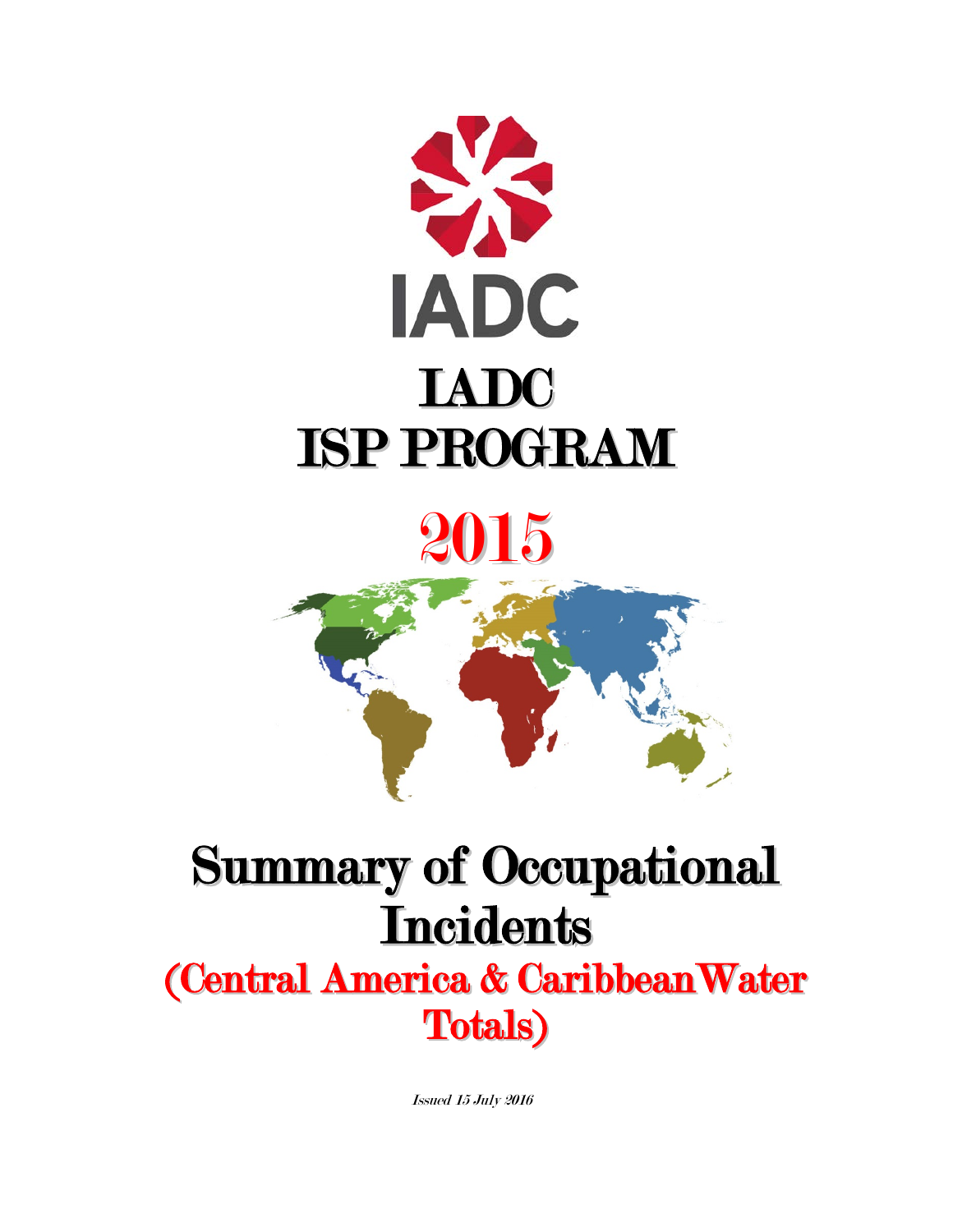

## Table of Contents

**(Table of Contents is Hyperlinked, Just click on Topic & go)**

IADC 2015 [CENTRAL AMERICA/CARIBBEAN WATER TOTALS \(TABLE 1\).......................................](#page-2-0) 1 *[Central America & Caribbean Water Total Incidence Rates vs Man-hours \(Figure 1\)](#page-2-1) ............ 1* IADC 2015 CENTRAL AMERICA & [CARIBBEAN WATER CHARTS....................................................](#page-3-0) 2 *CENTRAL AMERICA & [CARIBBEAN WATER LOST TIME INCIDENTS BY MONTH \(CHART 1\)](#page-3-1) ..................... 2 [Central America & Caribbean Water Total Recordable Incidents by Month \(Chart 2\)............](#page-4-0) 3 [Central America & Caribbean Water Lost Time Incidents by Occupation \(Chart 3\)................](#page-5-0) 4 [Central America & Caribbean Water Total Recordable Incidents by Occupation \(Chart 4\)....](#page-6-0) 5 [Central America & Caribbean Water Lost Time Incidents by Body Part \(Chart 5\)..................](#page-7-0) 6 [Central America & Caribbean Water Total Recordable Incidents by Body Part \(Chart 6\)......](#page-8-0) 7 [Central America & Caribbean Water Lost Time Incidents by Incident Type \(Chart 7\).............](#page-9-0) 8 [Central America & Caribbean Water Recordable Incidents by Type \(Chart 8\)........................](#page-10-0) 9 [Central America & Caribbean Water Lost Time Incidents by Equipment \(Chart 9\)...............](#page-11-0) 10 [Central America & Caribbean Water Total Recordable Incidents by Equipment \(Chart 10\).](#page-12-0) 11 [Central America & Caribbean Water Lost Time Incidents by Operation \(Chart 11\)..............](#page-13-0) 12 [Central America & Caribbean Water Total Recordable Incidents by](#page-14-0) Operation (Chart 12).. 13 [Central America & Caribbean Water Lost Time Incidents by Location \(Chart 13\)](#page-15-0) ................ 14 [Central America & Caribbean Water Recordable Incidents by Location \(Chart 14\)..............](#page-16-0) 15 [Central America & Caribbean Water Lost Time Incidents by Time in Service \(Chart 15\)......](#page-17-0) 16 [Central America & Caribbean Water Recordable Incidents by Time In Service \(Chart 16\)...](#page-18-0) 17 [Central America & Caribbean Water Lost Time Incidents by Time of Day \(Chart 17\)...........](#page-19-0) 18 [Central America & Caribbean Water Recordable Incidents by Time of Day \(Chart 18\)........](#page-20-0) 19 [Central America & Caribbean Water Lost Time](#page-20-0) Incidents by Age (Chart 19) ........................ 20 [Central America & Caribbean Water Recordable Incidents by Age](#page-20-0) (Chart 20)...................... 21* IADC 2015 CENTRAL AMERICA - CARIBBEAN WATER PARTICIPANT DETAIL BY CATEGORY (TABLE 2) ...................................................................................................................................... 22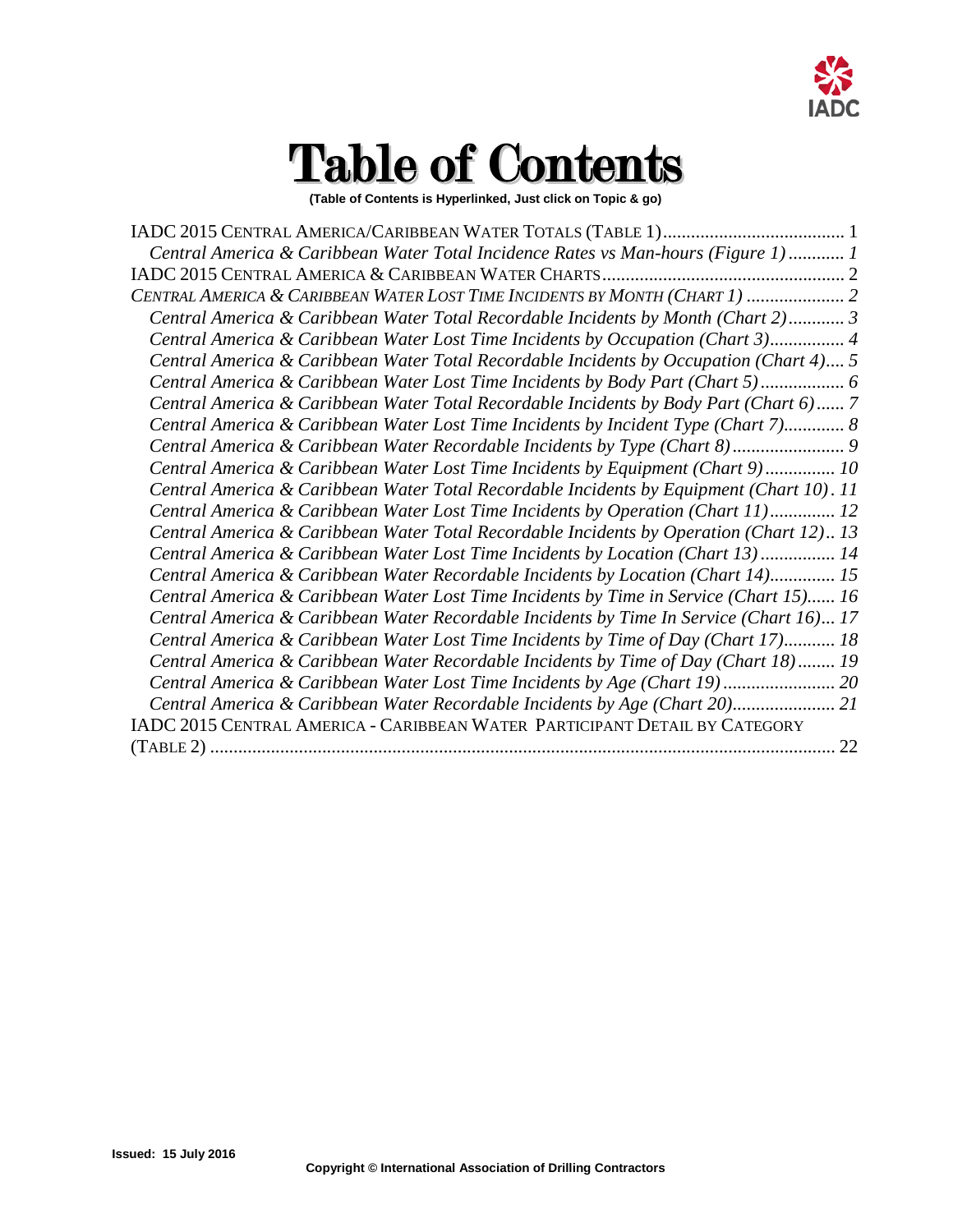# <span id="page-2-0"></span>**IADC 2015 Central America/Caribbean Water Totals (Table 1)**

|                                          | Total     |
|------------------------------------------|-----------|
| Total Man-hours                          | 5,564,937 |
| <b>Total Medical Treatment Incidents</b> | 5         |
| <b>Total Restricted Work Incidents</b>   |           |
| Total Lost Time Incidents                | 5         |
| Total Fatalities                         | 0         |
| <b>Total Recordables</b>                 | 17        |
| <b>MTO Incidence Rate</b>                | 0.18      |
| <b>RWC Incidence Rate</b>                | 0.25      |
| <b>LTI Incidence Rate</b>                | 0.18      |
| LTI Frequency Rate                       | 0.90      |
| <b>DART Incidence Rate</b>               | 0.43      |
| <b>DART Frequency Rate</b>               | 2.16      |
| Recordable Incidence Rate                | 0.61      |
| <b>Recordable Frequency Rate</b>         | 3.04      |

**Companies Reporting: Water – 9**

Medical Treatment Incidence Rate = MTOs X 200,000 Restricted Work Incidence Rate = RWCs X 200,000<br>Lost Time Incidence Rate = LTIs + FTLs X 200,000 Lost Time Incidence Rate = LTIs + FTLs X 200,000 Lost Time Frequency Rate = LTIs + FTLs X 1,000,000<br>DART Incidence Rate = LTIs + RWC X 200,000 DART Frequency Rate = LTIs + RWC X 1,000,000 DART Incidence Rate = LTIs + RWC X 200,000 DART Frequency Rate = LTIs + RWC X 1,000,000<br>Recordable Incidence Rate = RCRD X 200,000 Recordable Frequency Rate = RCRD X 1,000,000

Recordable Frequency Rate = RCRD  $X$  1,000,000

<span id="page-2-1"></span>

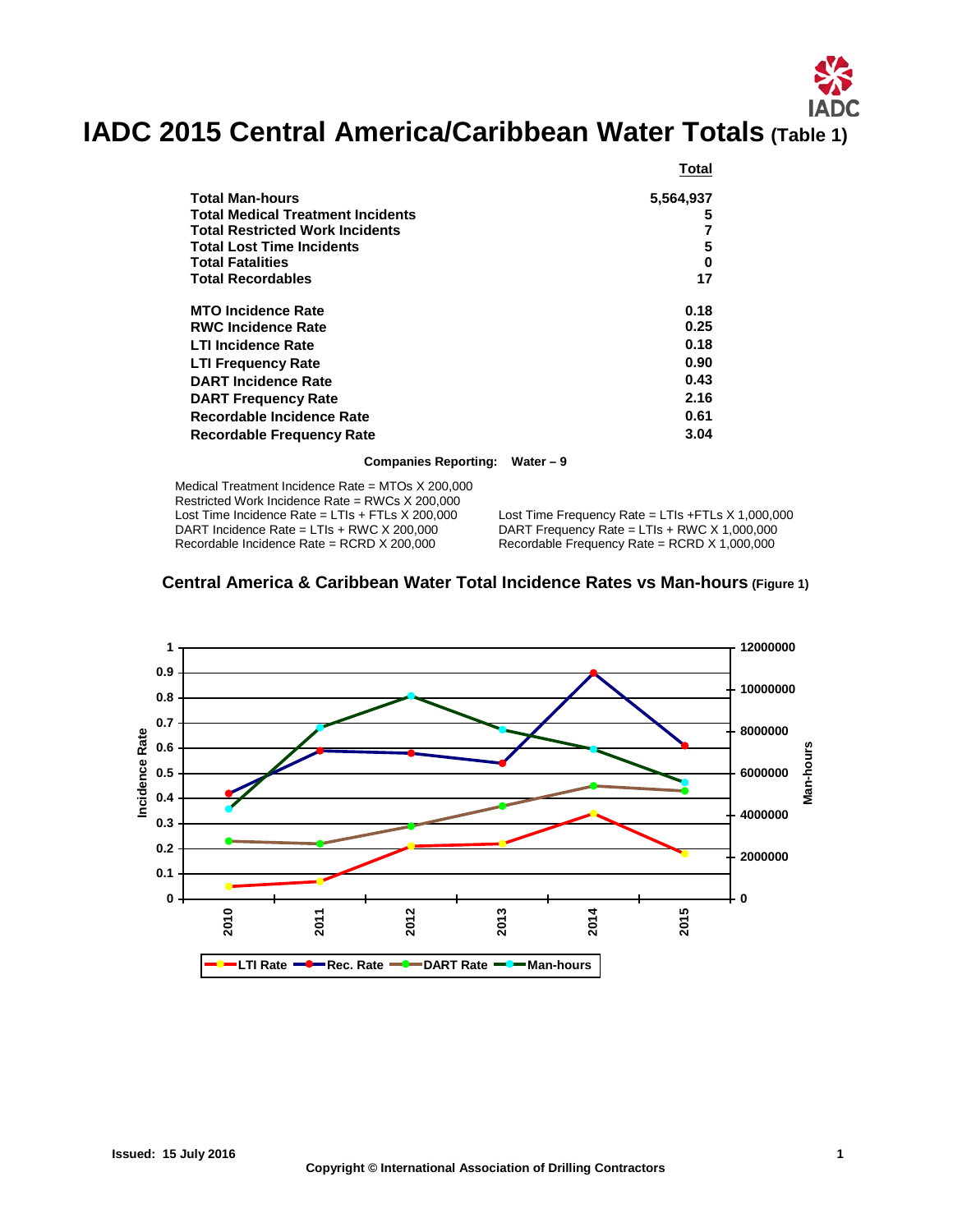

#### **IADC 2015 Central America & Caribbean Water Charts Central America & Caribbean Water Lost Time Incidents by Month (Chart 1)**

**Based on 5 Incidents**

<span id="page-3-1"></span><span id="page-3-0"></span>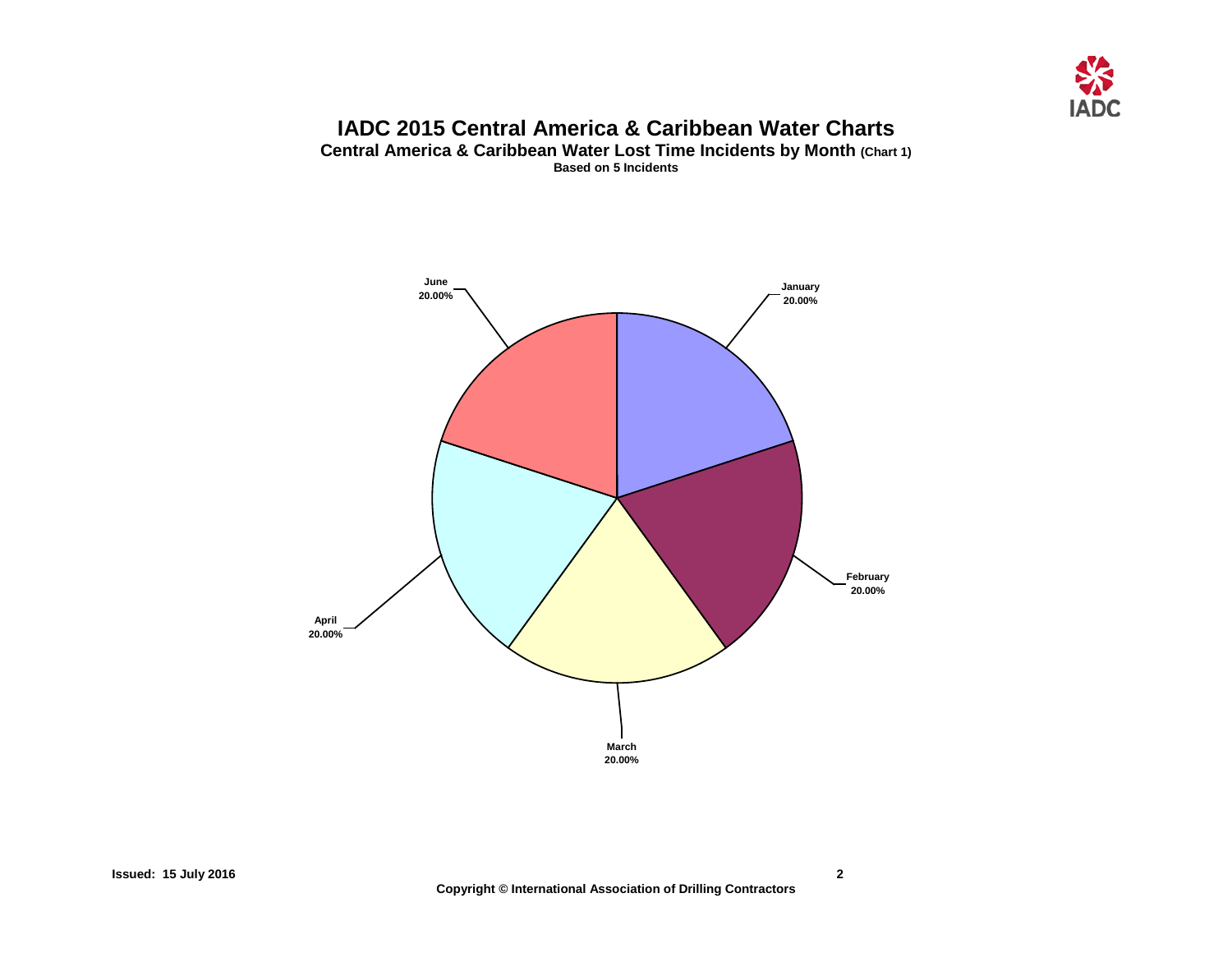

#### **Central America & Caribbean Water Total Recordable Incidents by Month (Chart 2) Based on 16 Incidents**

<span id="page-4-0"></span>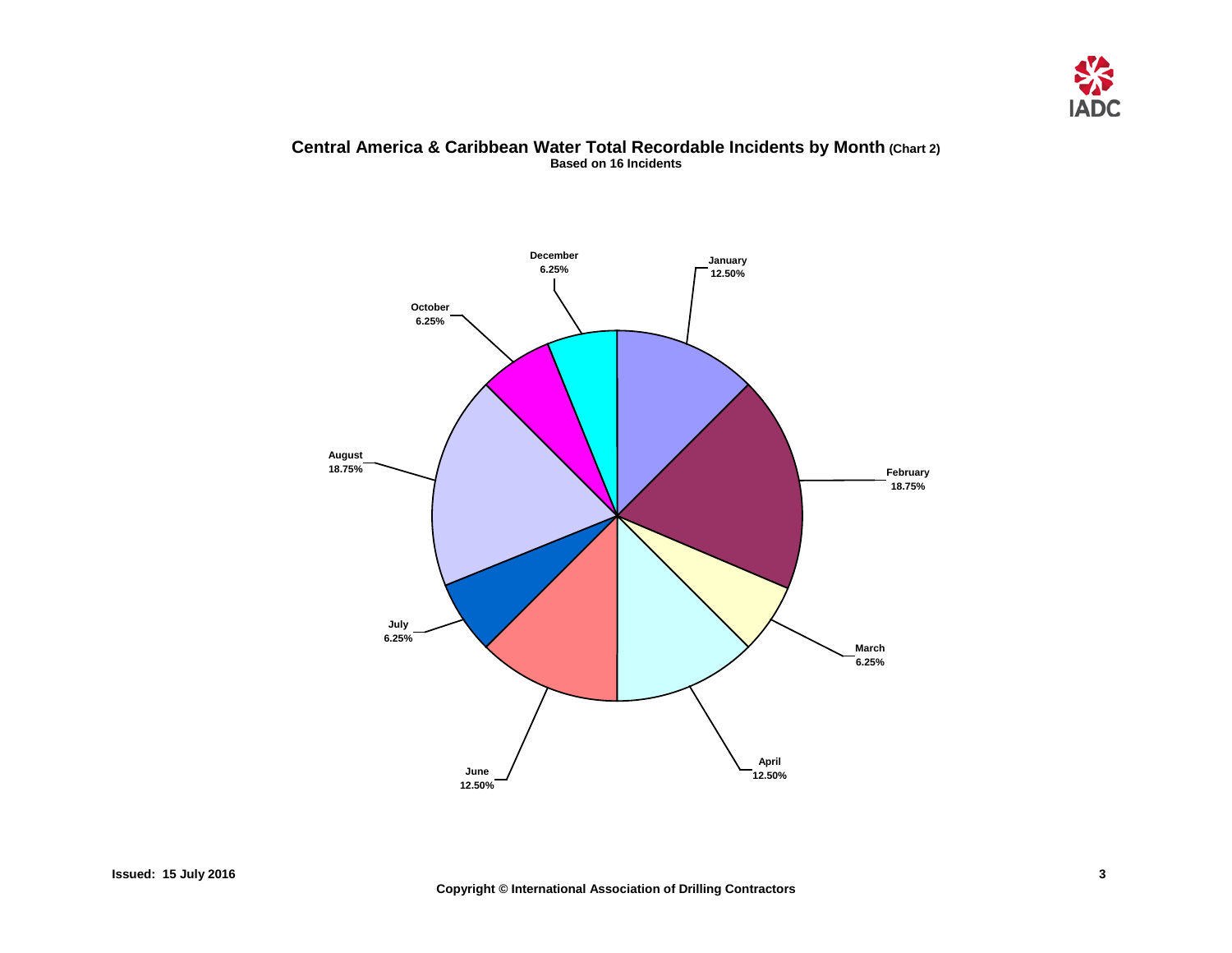

#### **Central America & Caribbean Water Lost Time Incidents by Occupation (Chart 3) Based on 5 Incidents**

<span id="page-5-0"></span>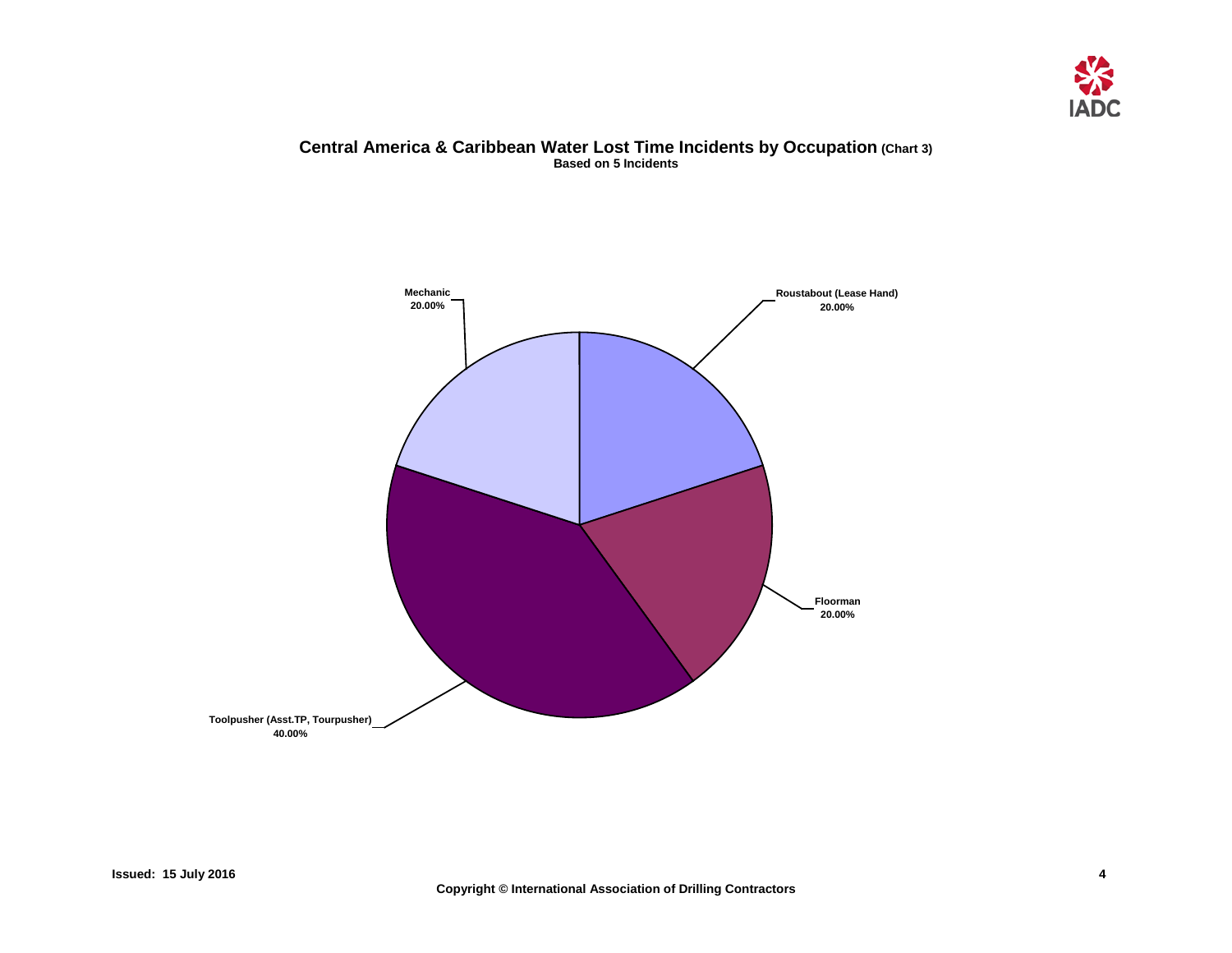

#### **Central America & Caribbean Water Total Recordable Incidents by Occupation (Chart 4) Based on 16 Incidents**

<span id="page-6-0"></span>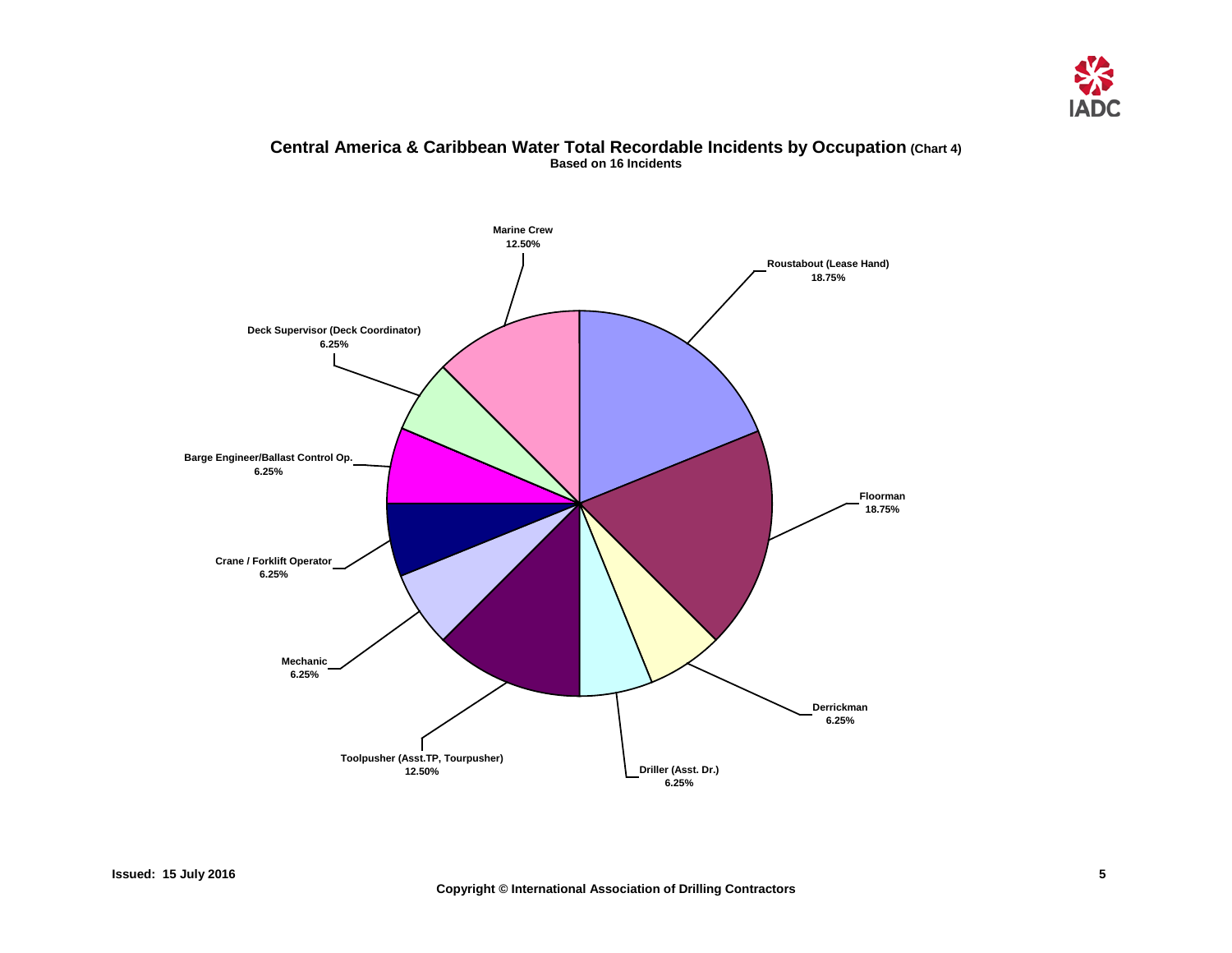

#### **Central America & Caribbean Water Lost Time Incidents by Body Part (Chart 5) Based on 5 Incidents**

<span id="page-7-0"></span>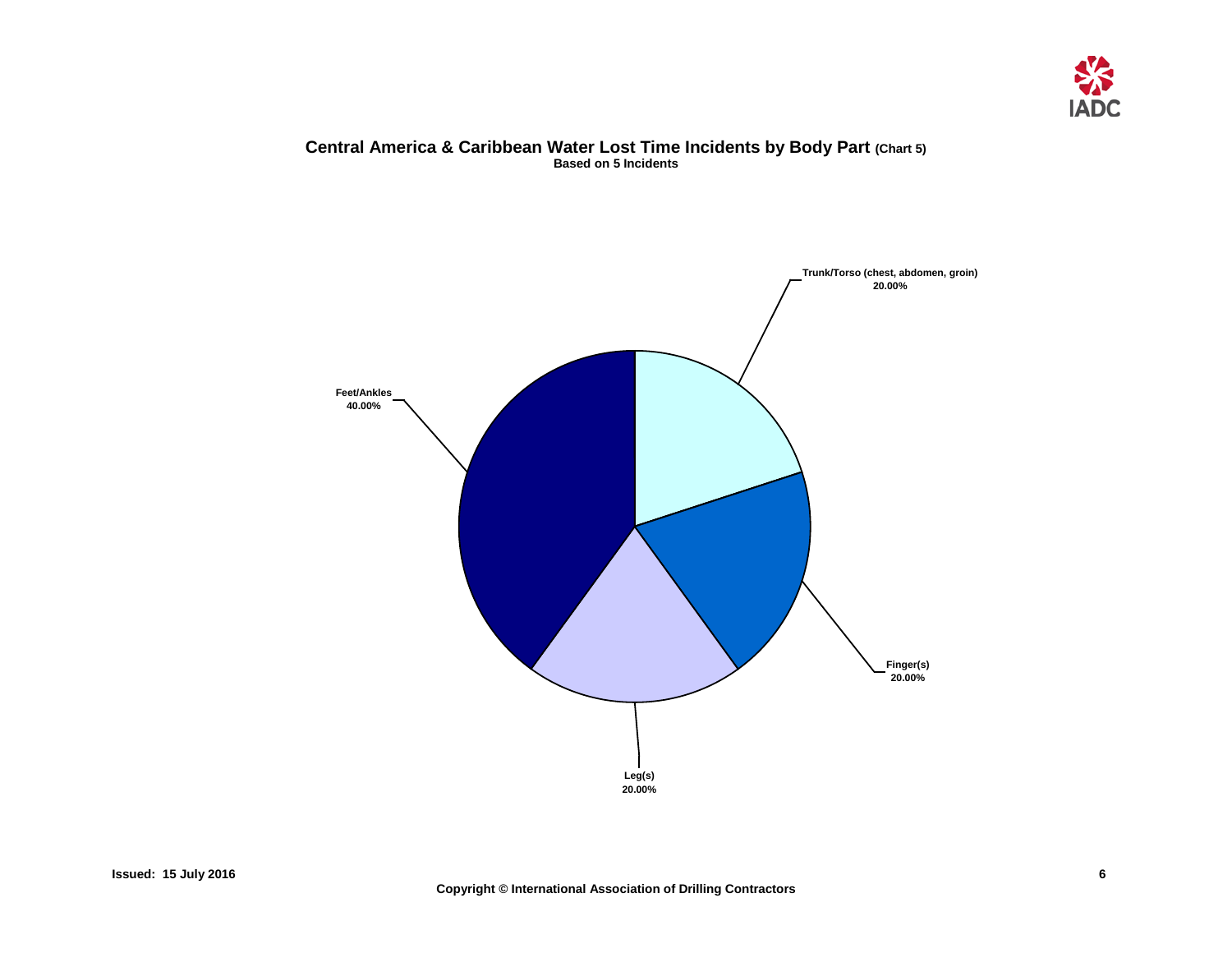

#### **Central America & Caribbean Water Total Recordable Incidents by Body Part (Chart 6) Based on 16 Incidents**

<span id="page-8-0"></span>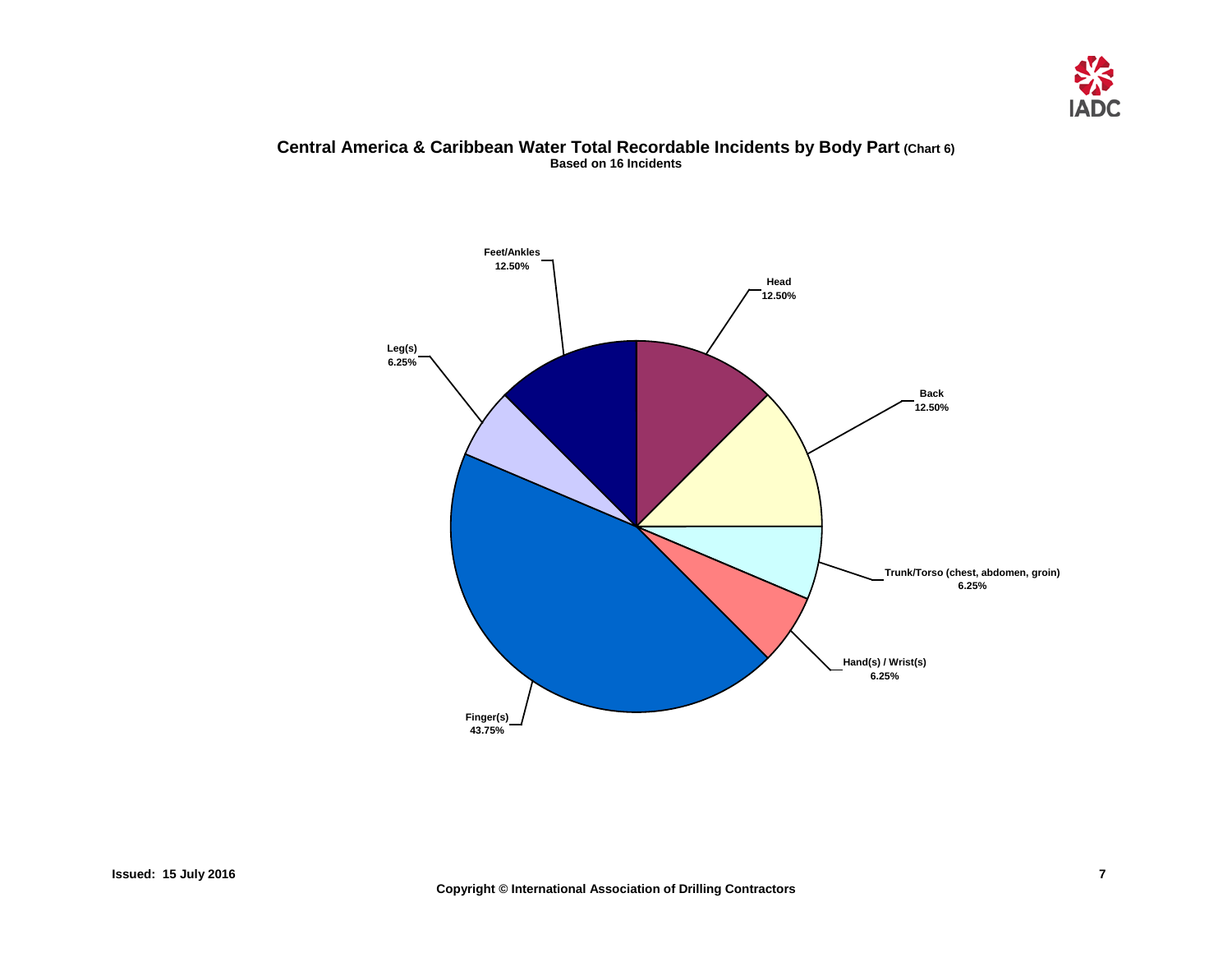

#### **Central America & Caribbean Water Lost Time Incidents by Incident Type (Chart 7) Based on 5 Incidents**

<span id="page-9-0"></span>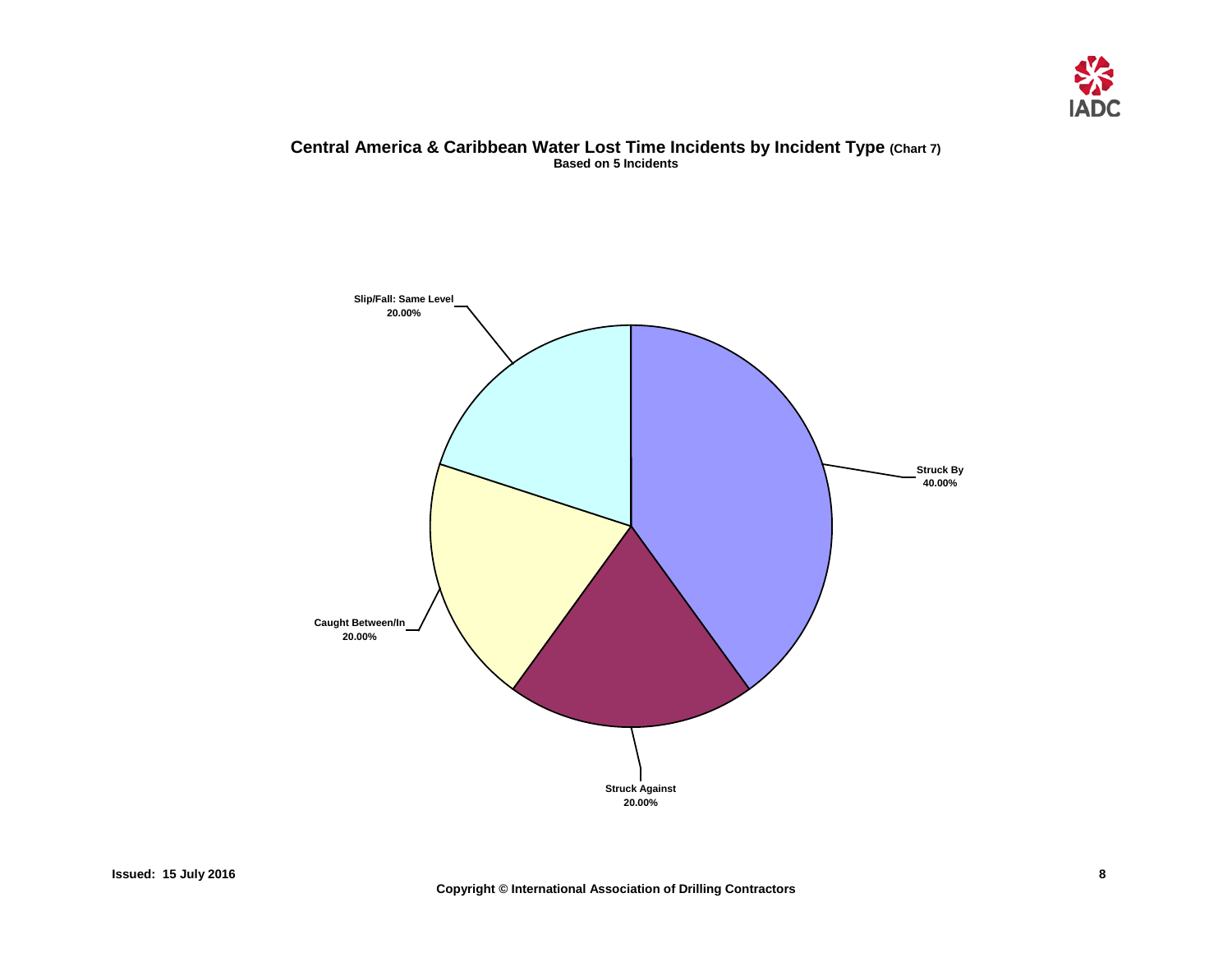

### <span id="page-10-0"></span>**Cut 18.75% Strain/Overexertion 12.50% Slip/Fall: Same Level 6.25% Caught Between/In 25.00% Struck Against 12.50% Struck By 25.00%**

#### **Central America & Caribbean Water Recordable Incidents by Type (Chart 8) Based on 16 Incidents**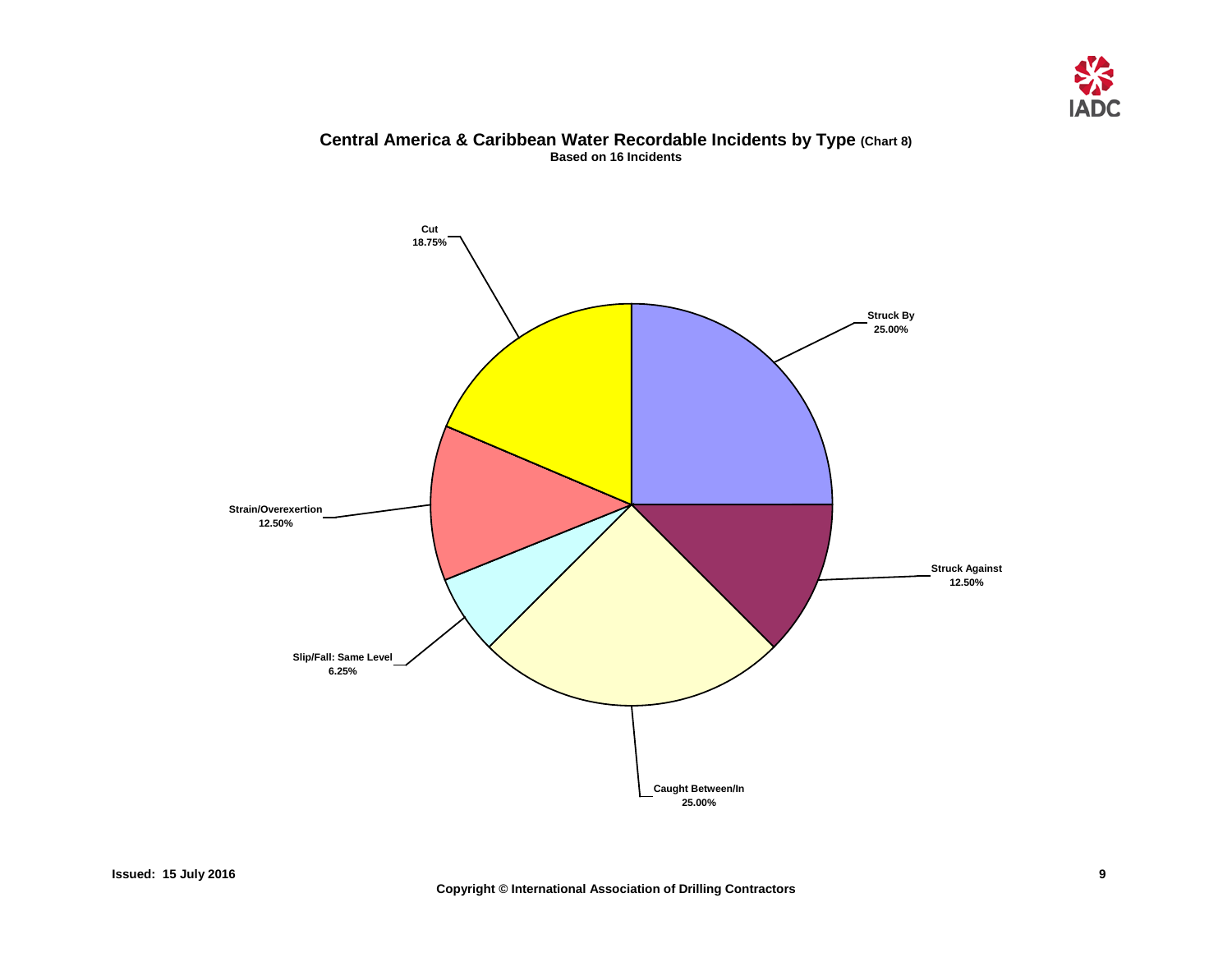

#### **Central America & Caribbean Water Lost Time Incidents by Equipment (Chart 9) Based on 5 Incidents**

<span id="page-11-0"></span>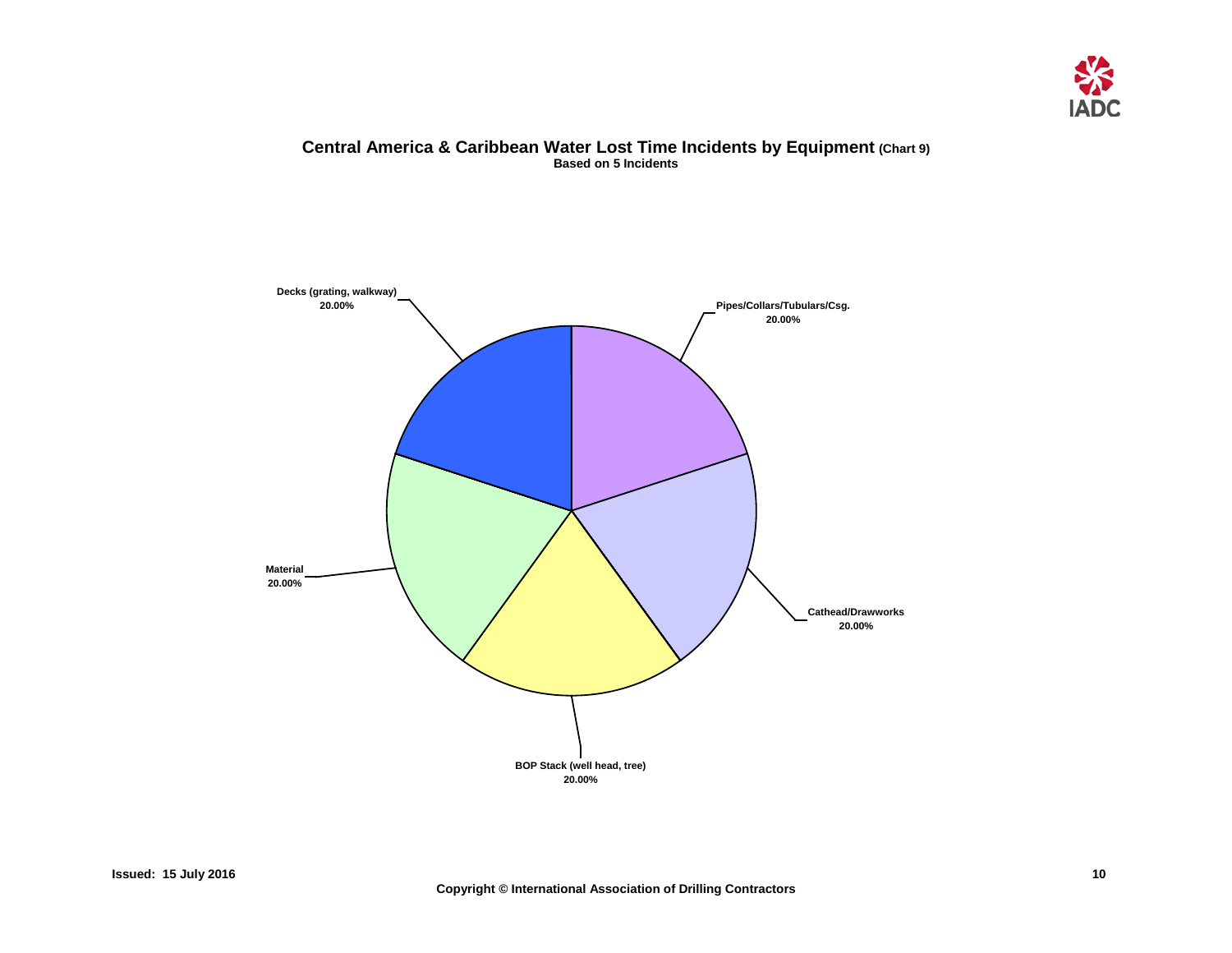

#### **Central America & Caribbean Water Total Recordable Incidents by Equipment (Chart 10) Based on 16 Incidents**

<span id="page-12-0"></span>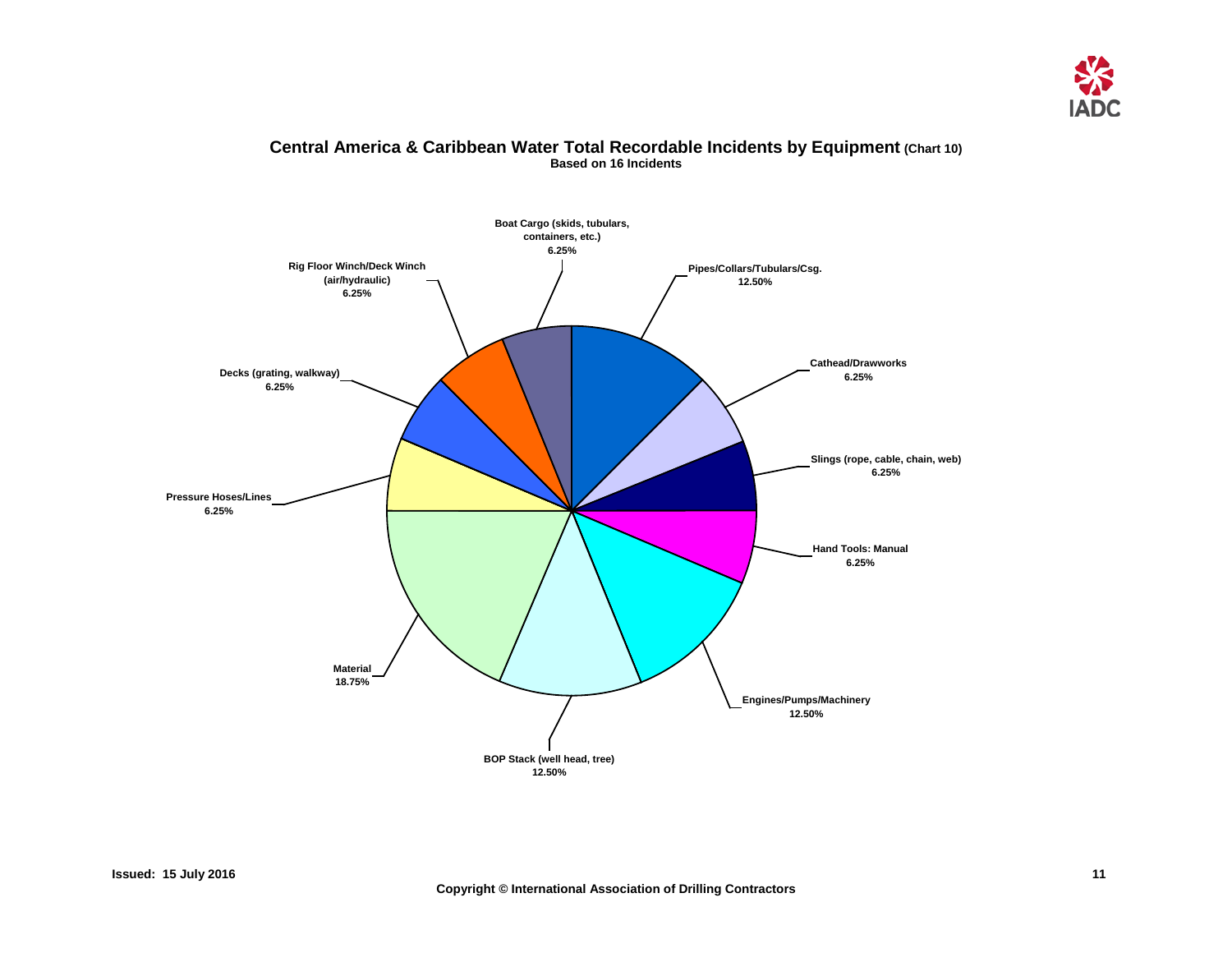

#### **Central America & Caribbean Water Lost Time Incidents by Operation (Chart 11) Based on 5 Incidents**

<span id="page-13-0"></span>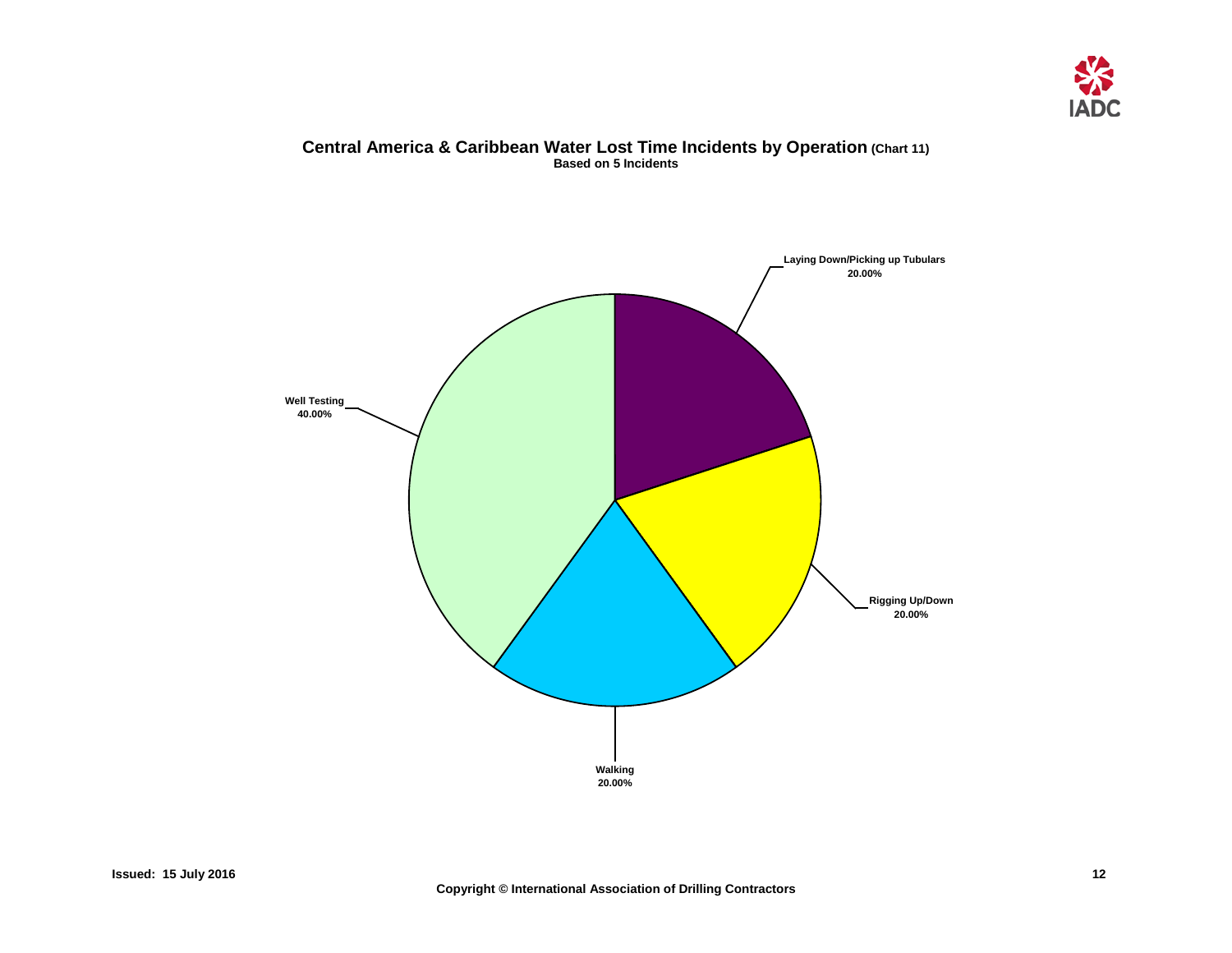

#### <span id="page-14-0"></span>**Tripping in/out 6.25% Routine Drilling Oper. 6.25% Running Casing/Tubing 6.25% Laying Down/Picking up Tubulars 6.25% Material Handling: Manual 6.25% Material Handling: Crane/Cherry Picker 6.25% Mud Mixing/Pumping 6.25% Rig/Equipment Repairs or Maintenance 25.00% Rigging Up/Down 12.50% Walking 6.25% Well Testing 12.50%**

#### **Central America & Caribbean Water Total Recordable Incidents by Operation (Chart 12) Based on 16 Incidents**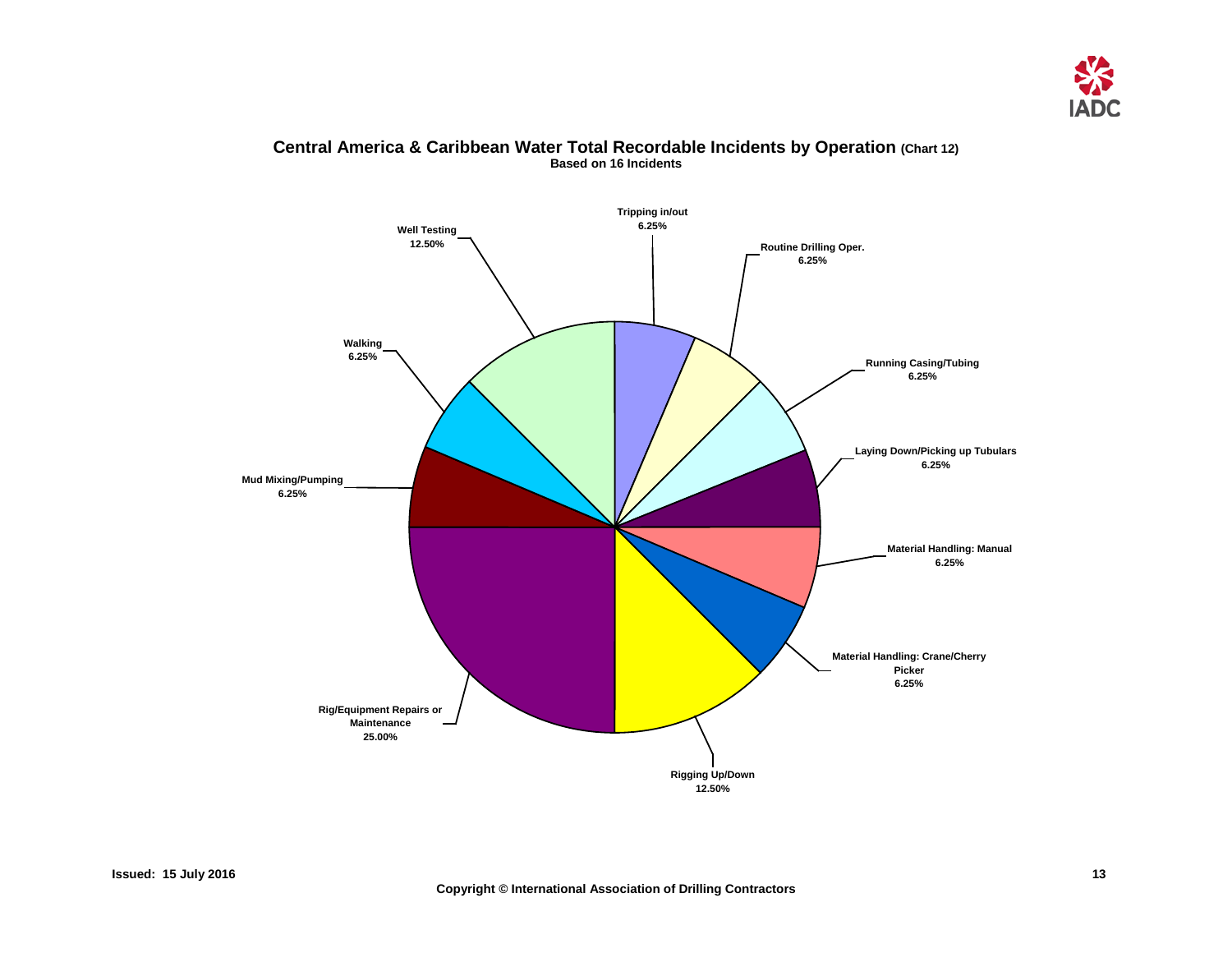

<span id="page-15-0"></span>

#### **Central America & Caribbean Water Lost Time Incidents by Location (Chart 13) Based on 5 Incidents**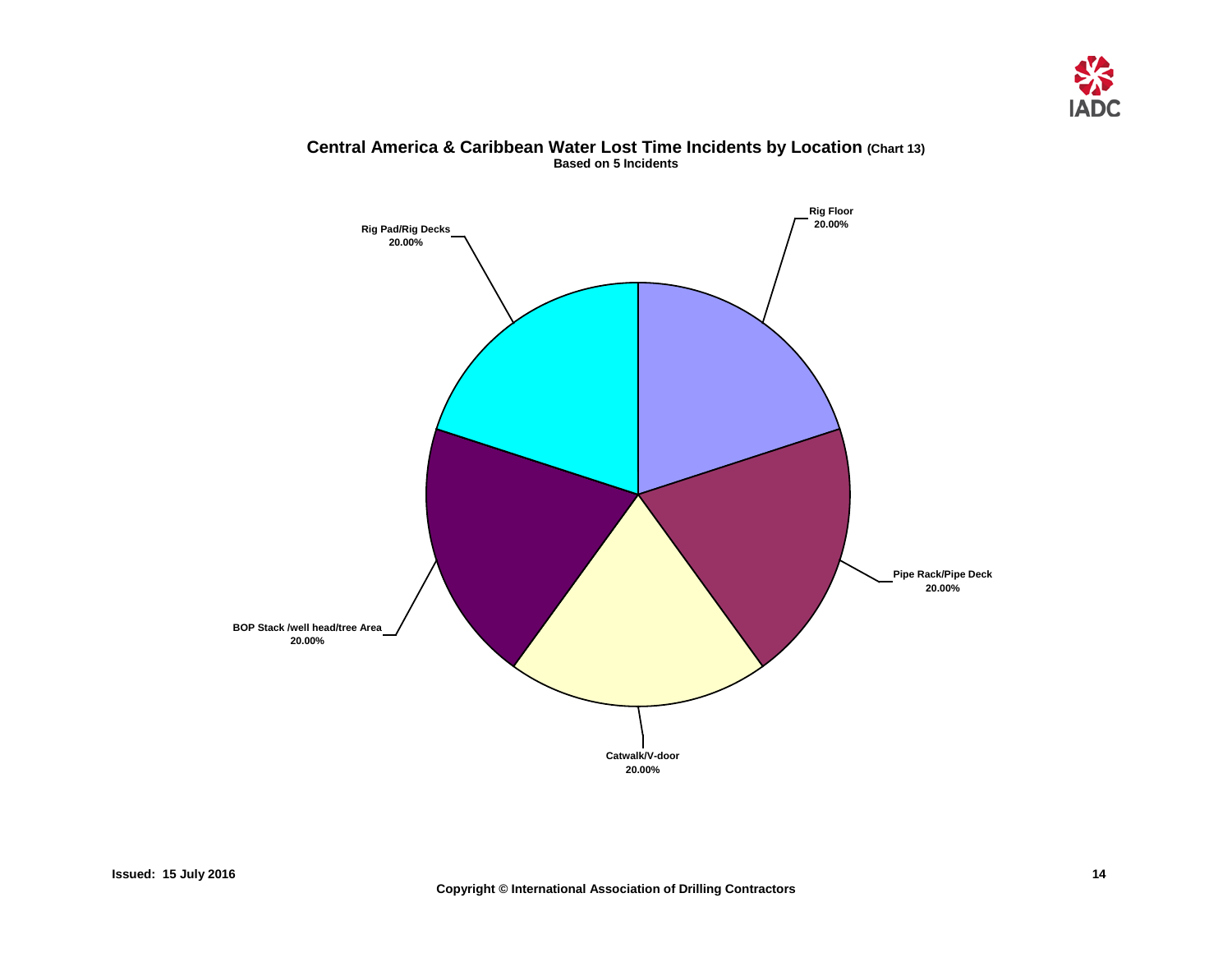

### <span id="page-16-0"></span>**Rig Pad/Rig Decks 12.50% Work Rooms change, storage, room 18.75% Living/Camp Areas/Accommodations 6.25% Jacking House 6.25% Pipe Rack/Pipe Deck 12.50% Catwalk/V-door 12.50%** Derrick/Mast<br>**6.25% BOP Stack /well head/tree Area 6.25% Rig Floor 18.75%**

#### **Central America & Caribbean Water Recordable Incidents by Location (Chart 14) Based on 16 Incidents**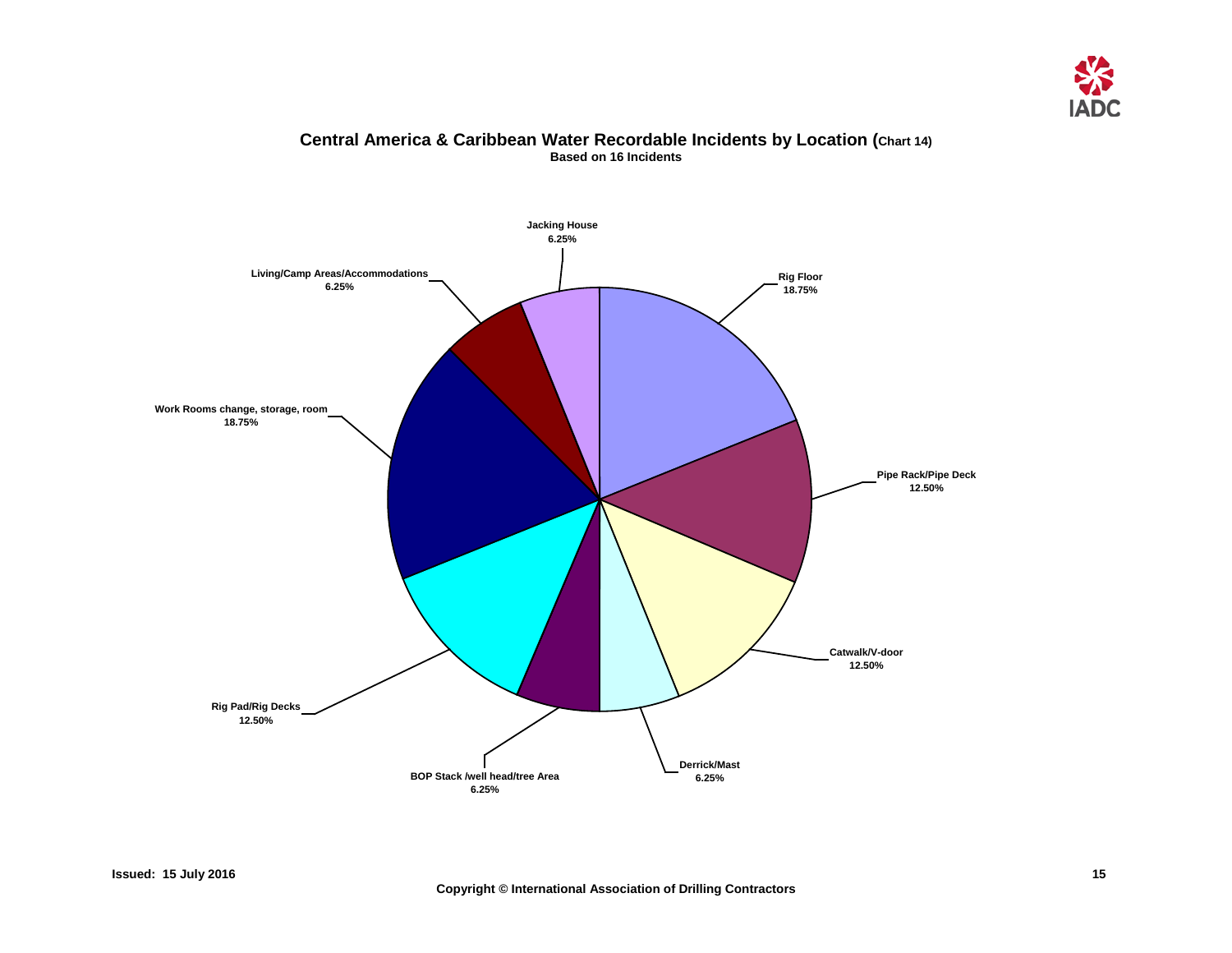

#### **Central America & Caribbean Water Lost Time Incidents by Time in Service (Chart 15) Based on 5 incidents**

<span id="page-17-0"></span>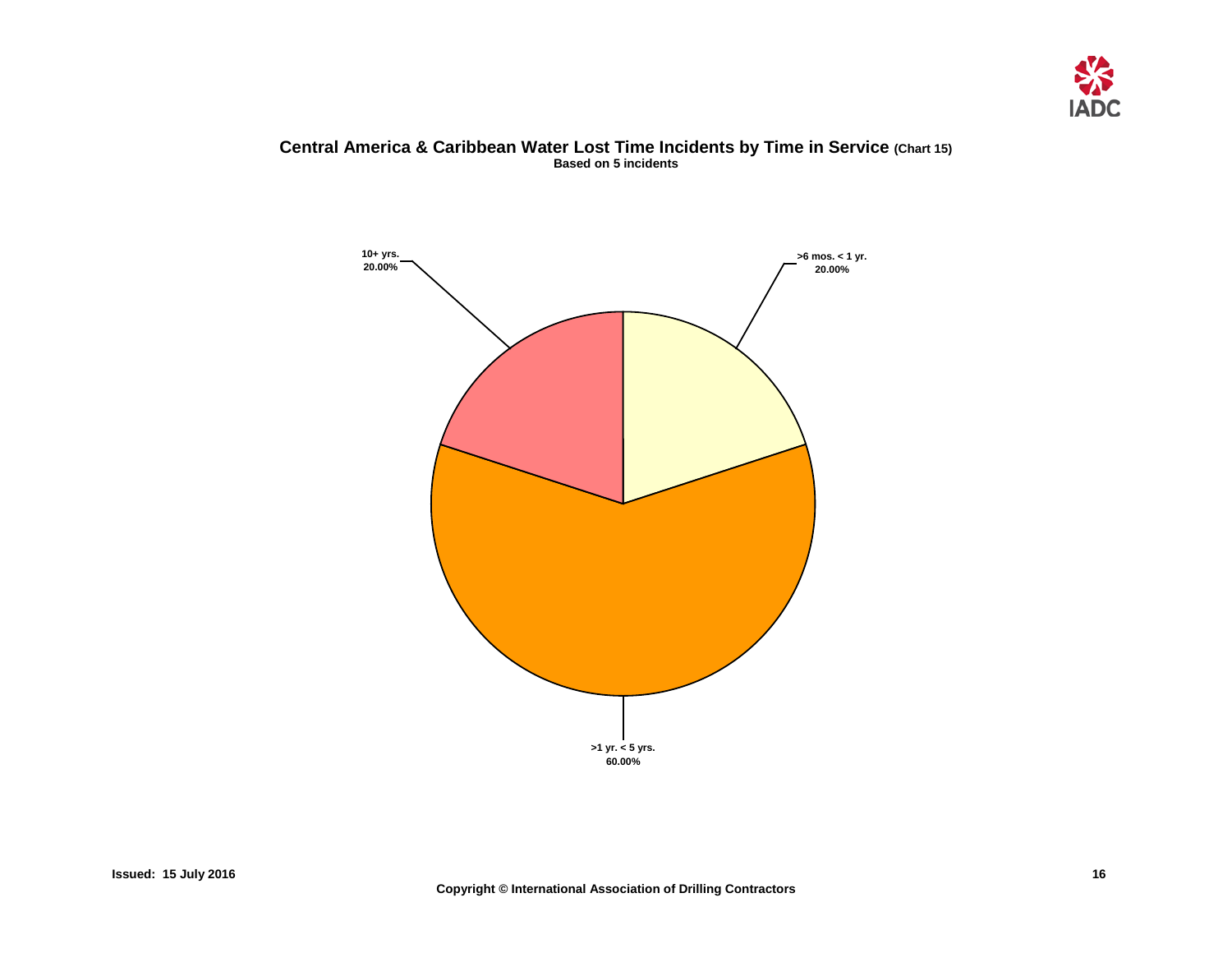

#### **Central America & Caribbean Water Recordable Incidents by Time In Service (Chart 16) Based on 16 Incidents**

<span id="page-18-0"></span>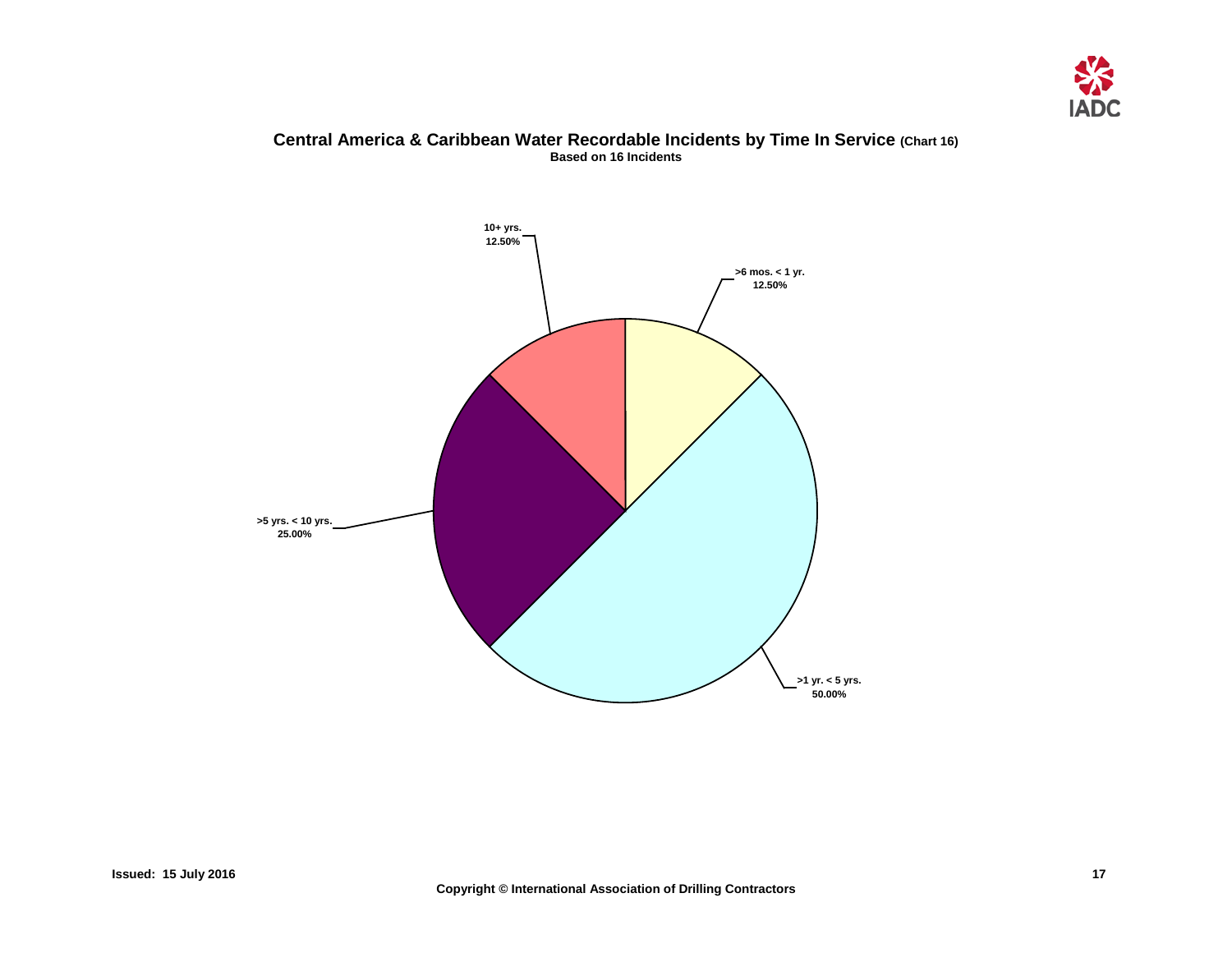

#### **Central America & Caribbean Water Lost Time Incidents by Time of Day (Chart 17) Based on 5 incidents**

<span id="page-19-0"></span>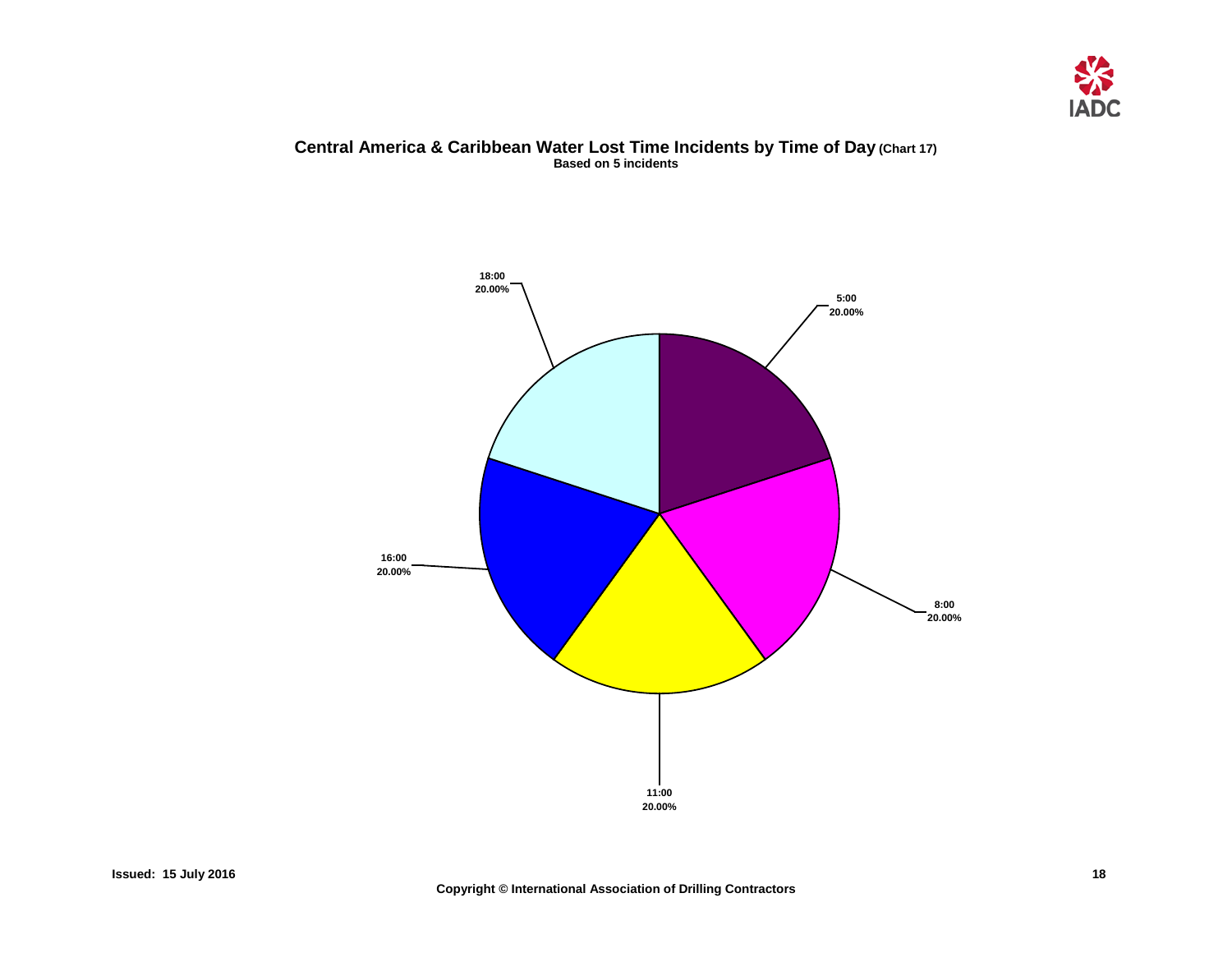

#### **Central America & Caribbean Water Recordable Incidents by Time of Day Chart 18) Based on 16 Incidents**

<span id="page-20-0"></span>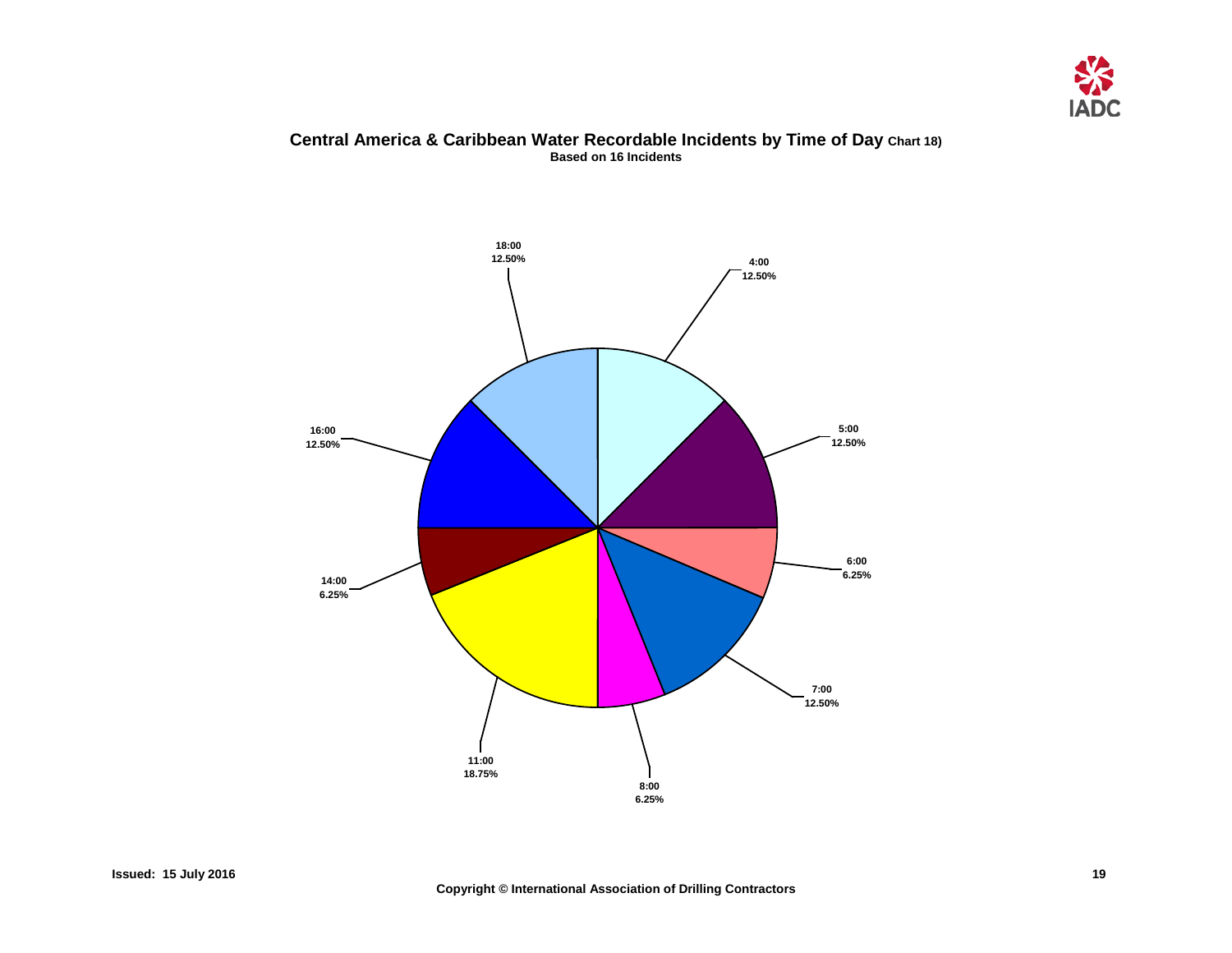

#### **Central America & Caribbean Water Lost Time Incidents by Age (Chart 19) Based on 5 Incidents**